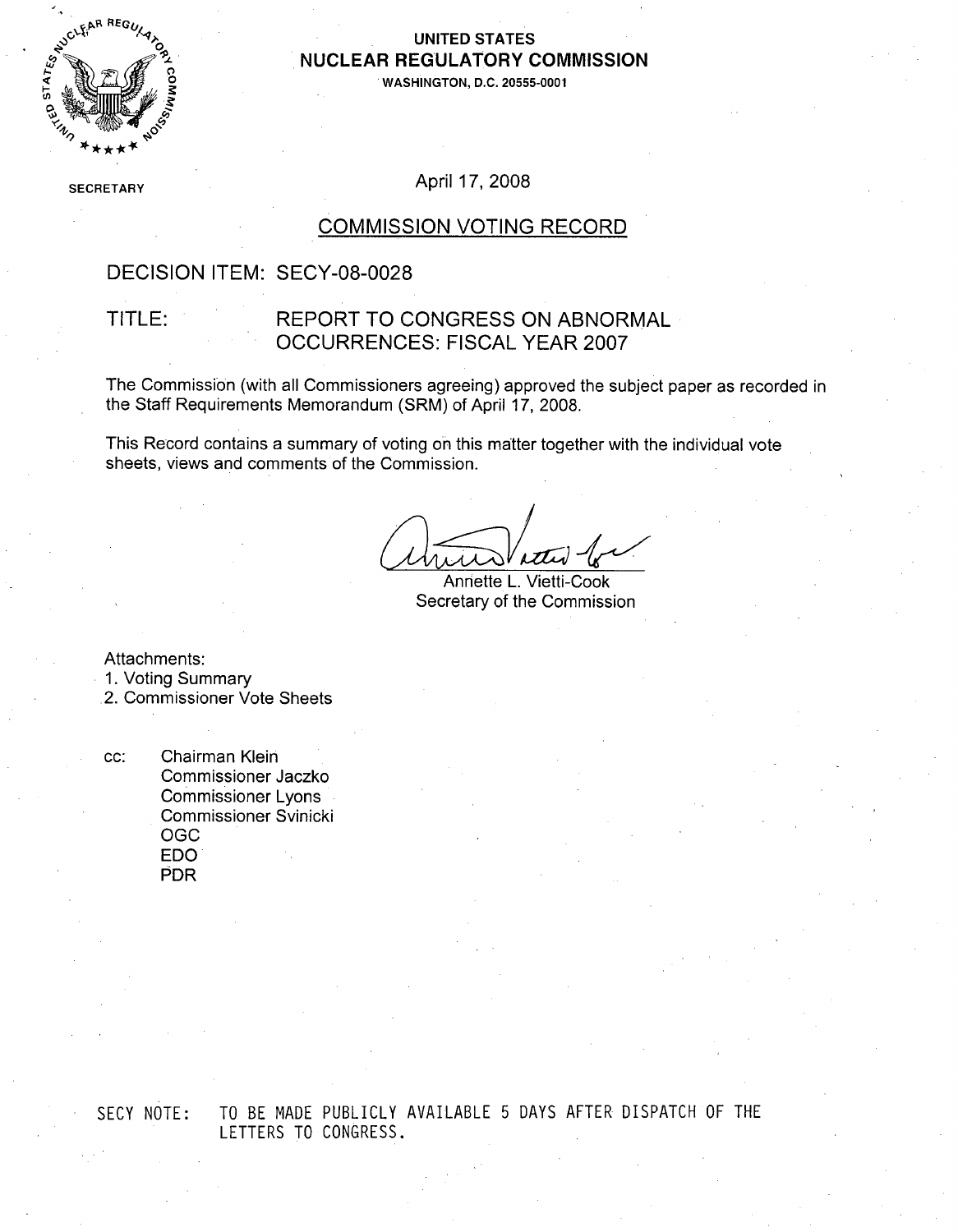## VOTING SUMMARY - SECY-08-0028

## RECORDED VOTES

|                       |   | <b>NOT</b><br>APRVD DISAPRVD ABSTAIN PARTICIP COMMENTS | DATE    |
|-----------------------|---|--------------------------------------------------------|---------|
| CHRM. KLEIN           | X | X                                                      | 3/19/08 |
| COMR. JACZKO          | Х | Х                                                      | 3/27/08 |
| <b>COMR. LYONS</b>    | X |                                                        | 3/10/08 |
| <b>COMR. SVINICKI</b> |   |                                                        | 4/10/08 |

# COMMENT RESOLUTION

In their vote sheets, all Commissioners approved the staff's recommendation and some provided additional comments. Subsequently, the comments of the Commission were incorporated into the guidance to staff as reflected in the SRM issued on April 17, 2008.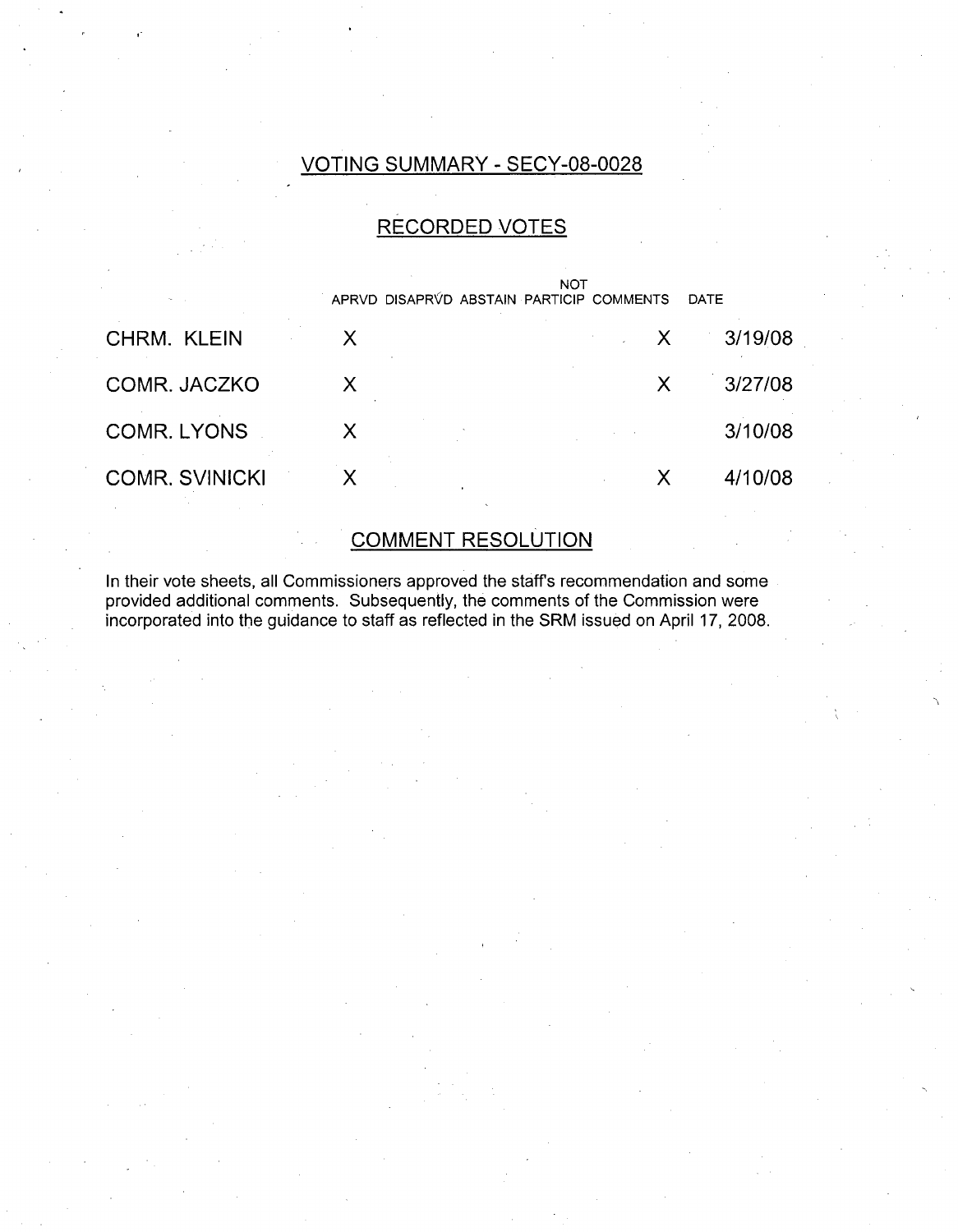## RESPONSE SHEET

TO: Annette Vietti-Cook, Secretary

FROM: CHAIRMAN KLEIN

SUBJECT: SECY-08-0028 - REPORT TO CONGRESS ON ABNORMAL OCCURRENCES: FISCAL YEAR 2007

| <b>Approved</b> XX       |              | <b>Disapproved</b>       | <b>Abstain</b> |  |
|--------------------------|--------------|--------------------------|----------------|--|
| <b>Not Participating</b> |              |                          |                |  |
| <b>COMMENTS:</b>         | <b>Below</b> | <b>Attached XX None.</b> |                |  |

See attached comments.

**SIGNATURE** 

 $3119108$ **DATE** 

Entered on "STARS" Yes  $\nu$  $\overline{\mathsf{No}}$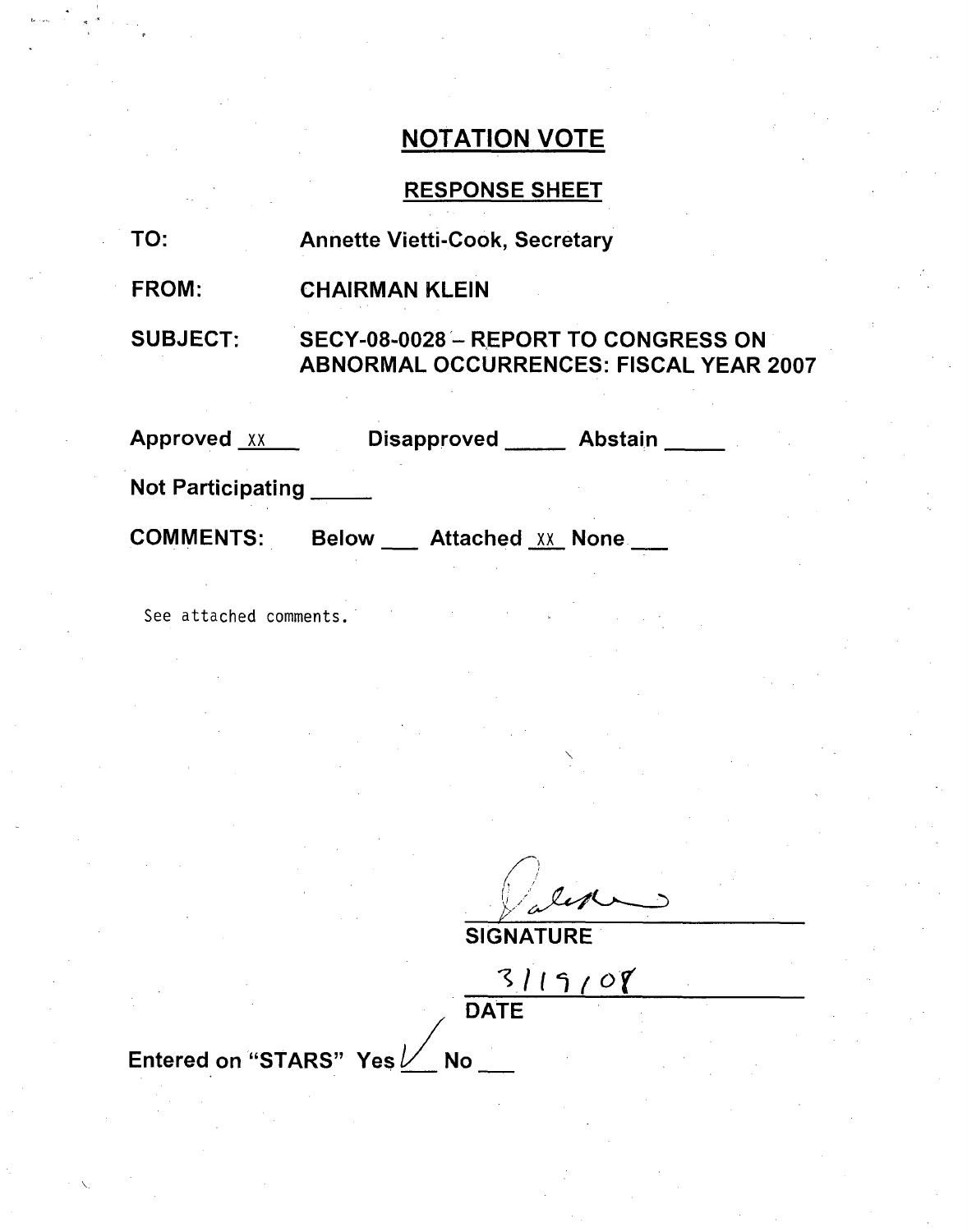#### Chairman Klein's Comments on **SECY-08-0028**

I approve the staff's recommendations in SECY-08-0028 concerning the Report to Congress on Abnormal Occurrences for Fiscal Year 2007 as revised below. I compliment the staff for the clarity of the discussions provided, particularly for the discussion of the medical events.

The following revisions replace the discussion on Peach Bottom in Appendix C. The principal purpose of these revisions is to make the wording consistent with Congressional letters recently sent on this same topic. The discussion on Peach Bottom should read as follows:

#### **"EOI-01** Peach Bottom Atomic Power Station: Security Officers Inattentive to Duty

In September 2007, NRC was provided video evidence of inattentive security officers at Peach Bottom Atomic Power Station. NRC staff immediately contacted Exelon to confirm that shortterm compensatory actions were taken. Shortly afterwards, the NRC dispatched an Augmented Inspection Team (AIT) and a follow-up team to investigate. An **AIT** is an infrequent reactive inspection conducted for the purpose of event assessment and follow-up actions. The events that led to this inspection began when a Peach Bottom security officer videotaped multiple instances of several security officers inattentive to duty at the station's former power block "ready rooms." The ready rooms are locations within the protected area where officers are staged for response functions while not conducting security patrols.

The **AIT** conducted a public exit meeting on October 9, 2007, and concluded that Exelon's prompt compensatory measures and immediate actions were appropriate to ensure that Peach Bottom's continued ability to properly implement the Security Plan. The NRC determined that the inattentive security officers and deficiencies in Exelon's behavioral observation program, which could have identified and corrected the problem, represent a low-to-moderate significance finding in accordance with the NRC's reactor oversight program.

The NRC has taken extensive actions to confirm that the Peach Bottom security force remains attentive to'its duties, including the issuance of a Confirmatory Action Letter to Exelon to confirm NRC expectations regarding the licensee's root cause determinations and effective implementation of corrective actions.

The NRC has also made security officer attentiveness a priority at other facilities nationwide. NRC resident inspector oversight of the security forces at all nuclear power plants has been enhanced through additional random checks and unannounced inspections at security posts, including inspections on nights and weekends. On September 27, 2007, the NRC issued a security advisory (SA-07-06) to reinforce with facility managers and other security personnel the responsibility for protecting nuclear facilities and to address the importance of remaining attentive while on duty. NRC senior managers conducted conference calls with senior executives from all NRC reactor licensees to discuss the significance of maintaining an attentive security force. The nuclear industry, through the Nuclear Energy Institute, has implemented initiatives regarding inattentive security officers. Finally, through issuance of Bulletin 2007-01, "Security Officer Attentiveness," dated December 12, 2007, the NRC has requested information from power reactor and Category I fuel facilities concerning the specific. actions licensees have taken or plan to take to address these issues.

The NRC has received 100 percent of licensee responses to NRC Bulletin 2007-01, "Security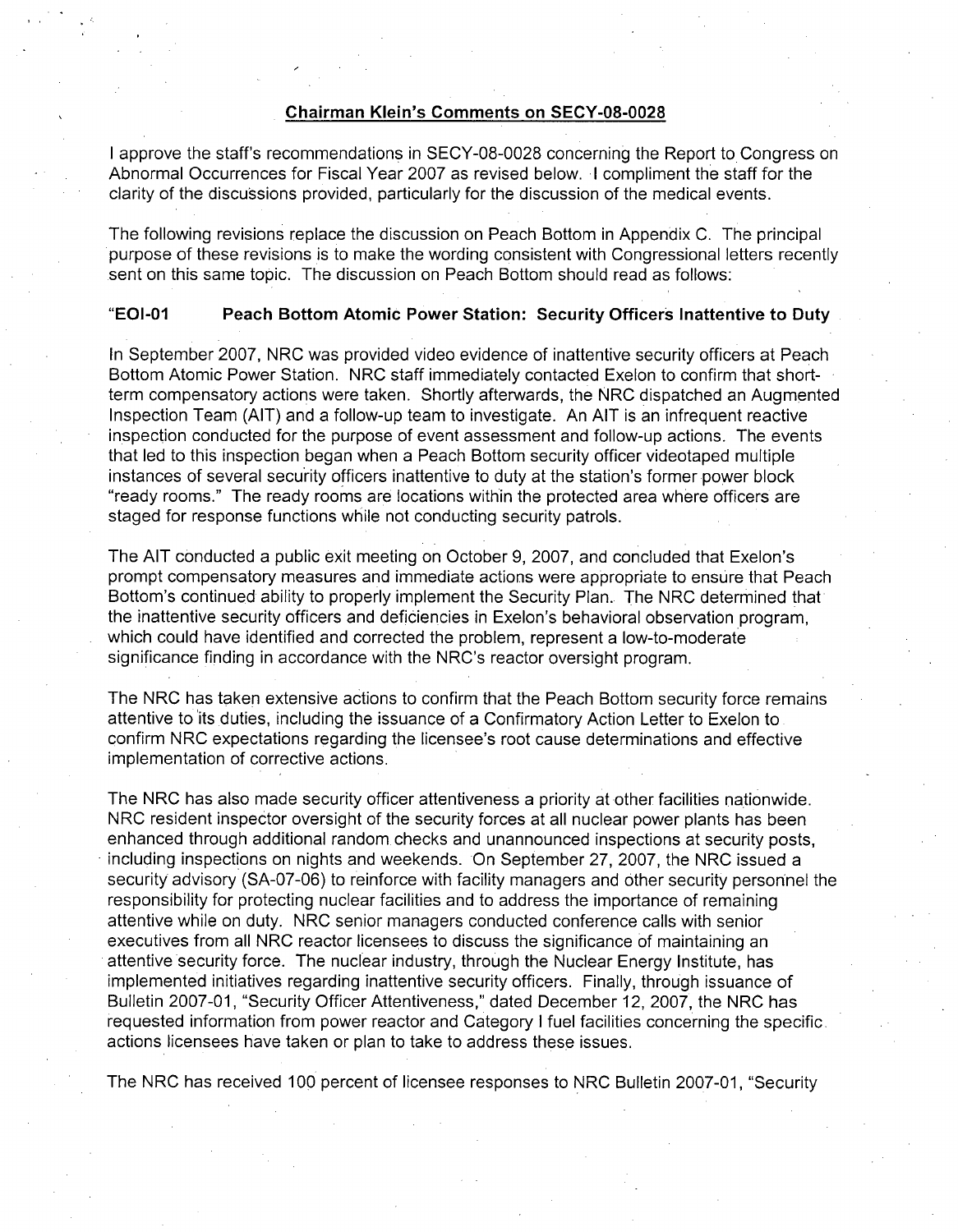Officer Attentiveness." The NRC staff performed an initial review of the industry responses and has concluded that all licensees have, provided answers to all questions as required by the bulletin. The NRC staff will likely request additional information from some of the licensees to obtain more details on certain responses."

ecke

Dale E. Klein **3 //9 / 08**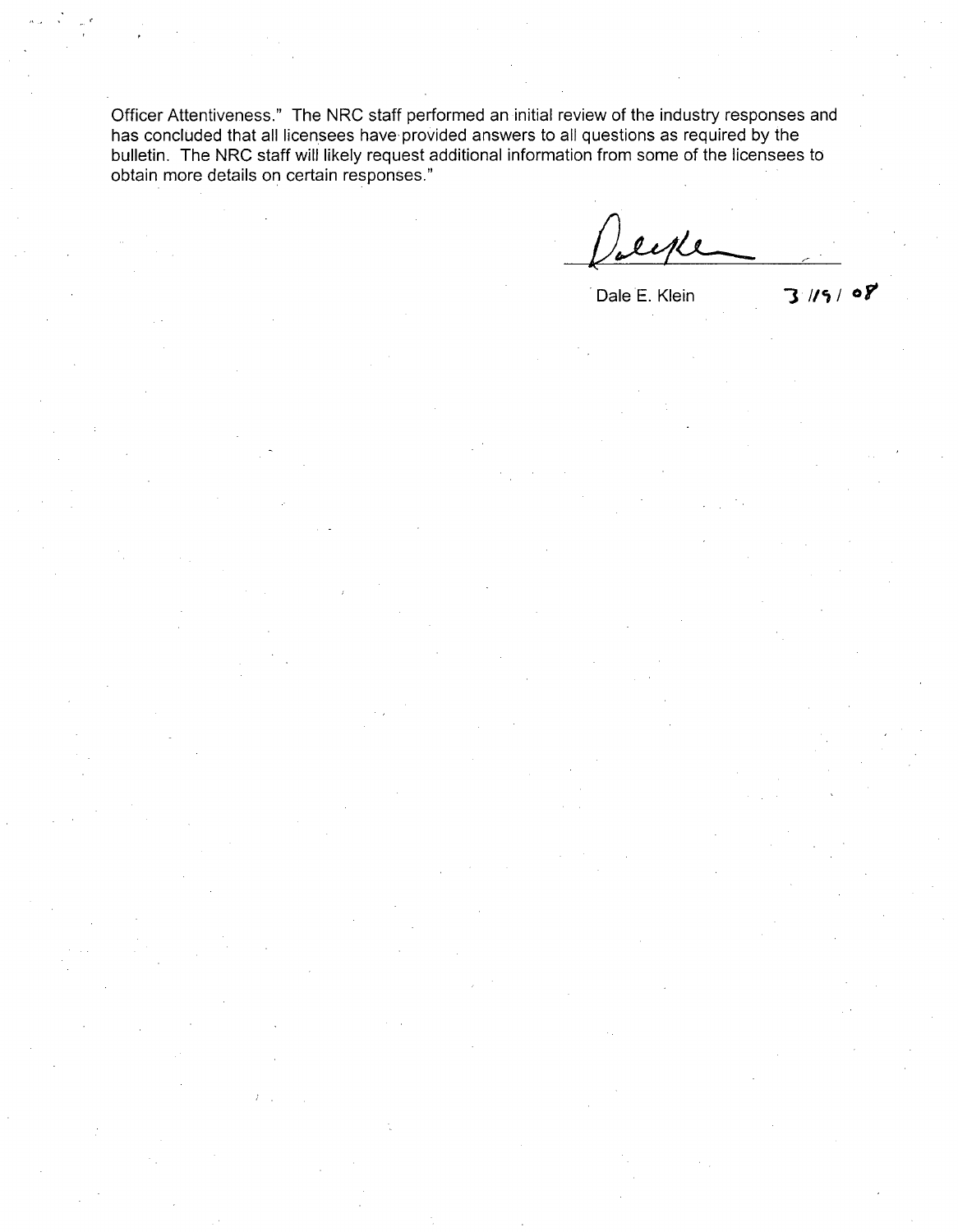# RESPONSE SHEET

| TO:          | <b>Annette Vietti-Cook, Secretary</b> |  |
|--------------|---------------------------------------|--|
| <b>FROM:</b> | <b>COMMISSIONER JACZKO</b>            |  |

SUBJECT: SECY-08-0028 - REPORT TO CONGRESS ON ABNORMAL OCCURRENCES: FISCAL YEAR 2007

| X <sup>w/edits</sup><br><b>Approved</b> |              | <b>Disapproved</b> | <b>Abstain</b> |  |
|-----------------------------------------|--------------|--------------------|----------------|--|
| <b>Not Participating</b>                |              |                    |                |  |
| <b>COMMENTS:</b>                        | <b>Below</b> | <b>Attached</b>    | <b>None</b>    |  |

 $2768$ SIENATURE<br>3/2 **DATE** 

Entered on "STARS" Yes \_\_ No \_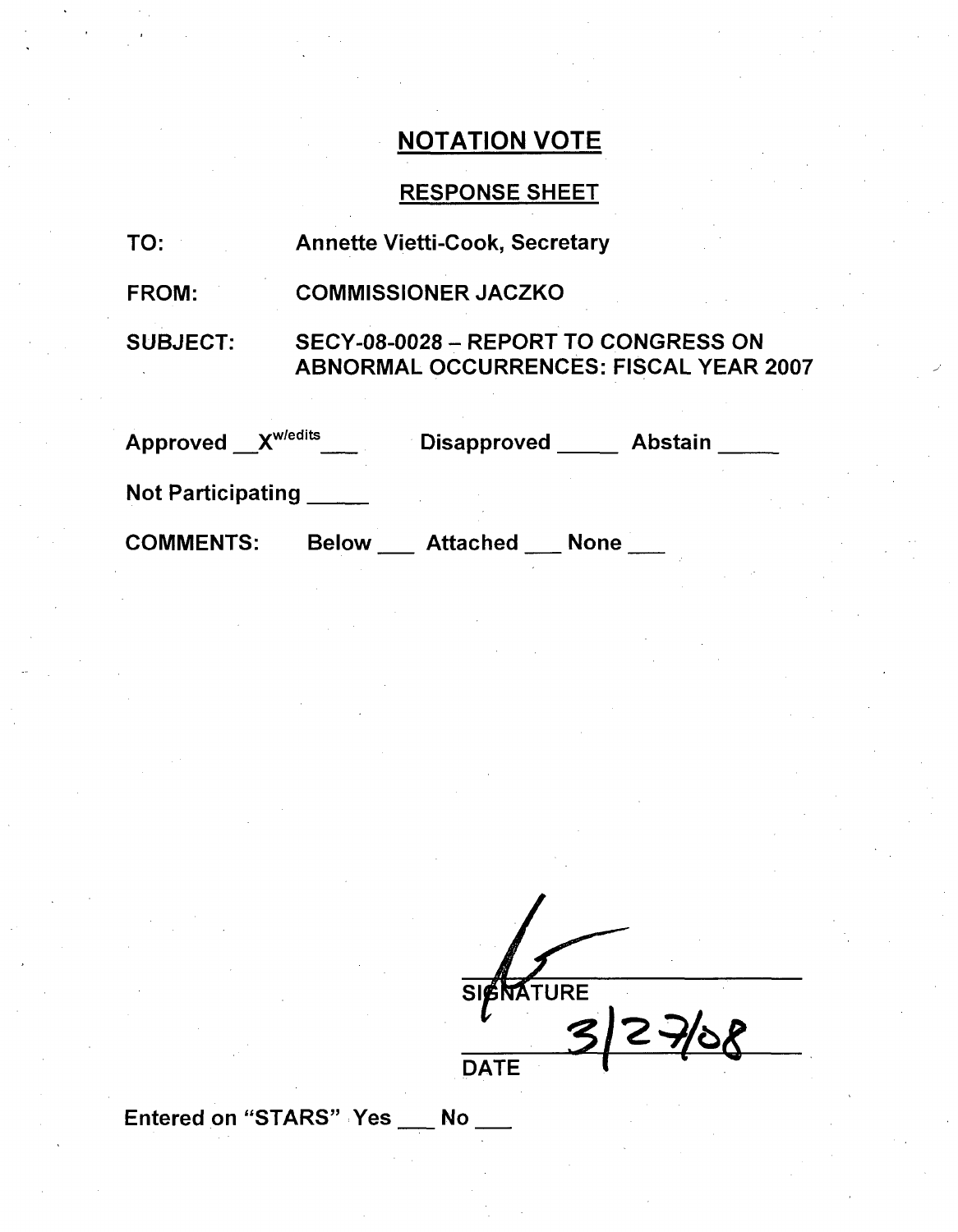## **APPENDIX C** OTHER **EVENTS** OF **INTEREST**

This appendix discusses "Other Events of Interest" that do not meet the abnormal occurrence (AO) criteria in Appendix A, but have been perceived by Congress or the public to be of high health- and safety-significance, have received significant media coverage, or have caused the NRC to increase its attention to or oversight of a program area, including a group of similar events that have resulted in licensed materials entering the public domain in an uncontrolled manner.

### **NUCLEAR** POWER **PLANTS**

EOI-01 Peach Bottom Atomic Power Station: Security Officers Inattentive to Duty<br>• ADD 10 IN AMATION PROPERTY MANUELE TO SECTEMA SA  $Y$  AT<sub>1</sub>) *intramation proper minicit to secret* The NRC initiated an Augmented Inspection Team (AIT) in the security area at the Peach Bottom Atomic Power Station (PBAPS) in late September 2007•. An **AIT** is an infrequent reactive inspection conducted for the purpose of event assessment and follow-up actions. The events that led to this inspection began when a-PBAPS security officer videotaped multiple instances of several security officers inattentive to duty at the station's former power block "ready rooms." The ready rooms are locations within the protected area whereiofficers are staged for response functions while not conducting security patrols. The NRC was made aware of the existence of these videos by WCBS-TV (New York City), on September 10, 2007. While the validity and nature of inattentiveness were not yet known, the NRC began enhanced inspection and oversight of security at PBAPS and verbally communicated the information to Exelon management for investigation the same day. On September 19, 2007, the NRC had the opportunity to first view the subject videos, which depicted multiple security officers inattentive to duty on four separate occasions in the station's ready room between March and August 2007.

In response to the viewing of these allegations and NRC knowledge of Exelon's investigation details, the•NRC determined that an **AIT** was warranted. A charter was developed for the **AIT** on September 20, 2007, and the NRC commenced the inspection on September 21, 2007. The team was comprised of several security inspectors and specialists and had oversight from a senior NRC manager, and concluded their inspection on September 28, 2007.

The **AIT** conducted a public exit meeting on October 9, 2007, and concluded that Exelon's prompt compensatory measures and immediate actions were appropriate to ensure the station's continued ability to properly implement the Security Plan. The NRC determined that the inattentive security officers and deficiencies in Exelon's behavioral observation program, which could have identified and corrected the problem, represent a low-to-moderate significance finding in accordance with the NRC's reactor oversight program.

The NRC issued Confirmatory Action Letter 1-07-005, dated October 19, 2007, to ensure that Exelon's compensatory measures remain in place until the NRC has completed its review of Exelon's causal evaluation and corrective action plan. The **AIT** inspection report and Exelon's submittals to the NRC in this matter are available to the public. The **AIT** inspection report is publicly available through ADAMS, under Accession No. ML073550590. A follow-up inspection was completed in November 2007 and the results published in mid-December 2007; enforcement considerations continue.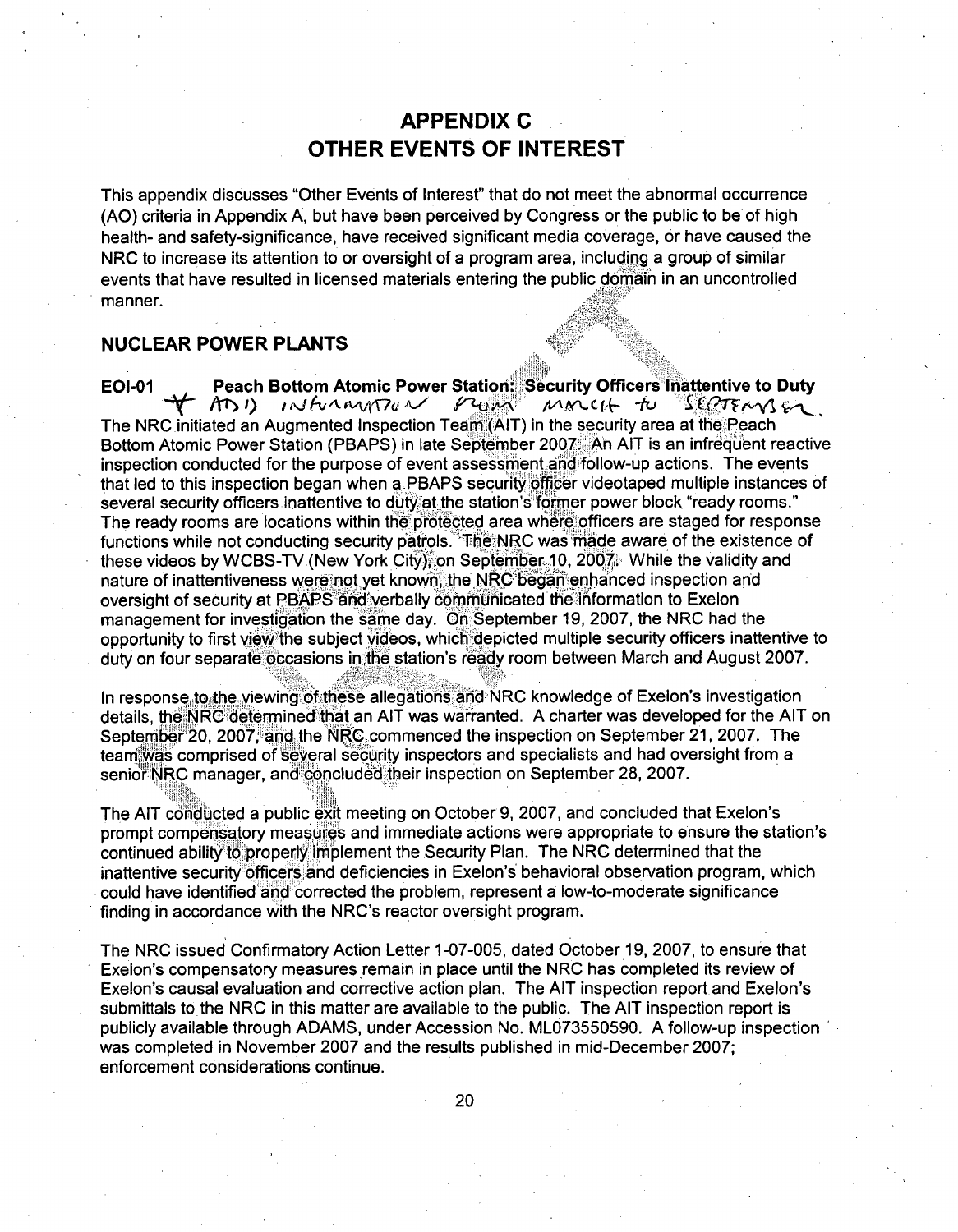of an Agency Action Review Meeting on its actions to improve performance. The transcript of the closed meeting has been released to the public. The document is publicly available through ADAMS, under Accession No. ML071930389.

The NRC also took additional actions regarding its policy for withholding sensitive information from the public, including: (1) during June through July 2007, the NRC staff briefed the House and Senate staffers concerning this event and the NRC's policy for withholding information from the public; (2) on August 31, 2007, the NRC issued a Staff Requirements Memorandum (SRM-SECY-07-0129) revising the policy for withholding information, and directing the staff to review and release many of the documents that had been withheld. This document is publicly available through ADAMS, under Accession No. ML072430701. The review and release of documents is still ongoing; and (3) on September 17, 2007, the NRC conducted public meetings in Erwin, Tennessee, to provide information and answer questions concerning this event and related issues. This document is publicly available through ADAMS, under Accession No. ML072700060.

 $\epsilon$ r

**Pp**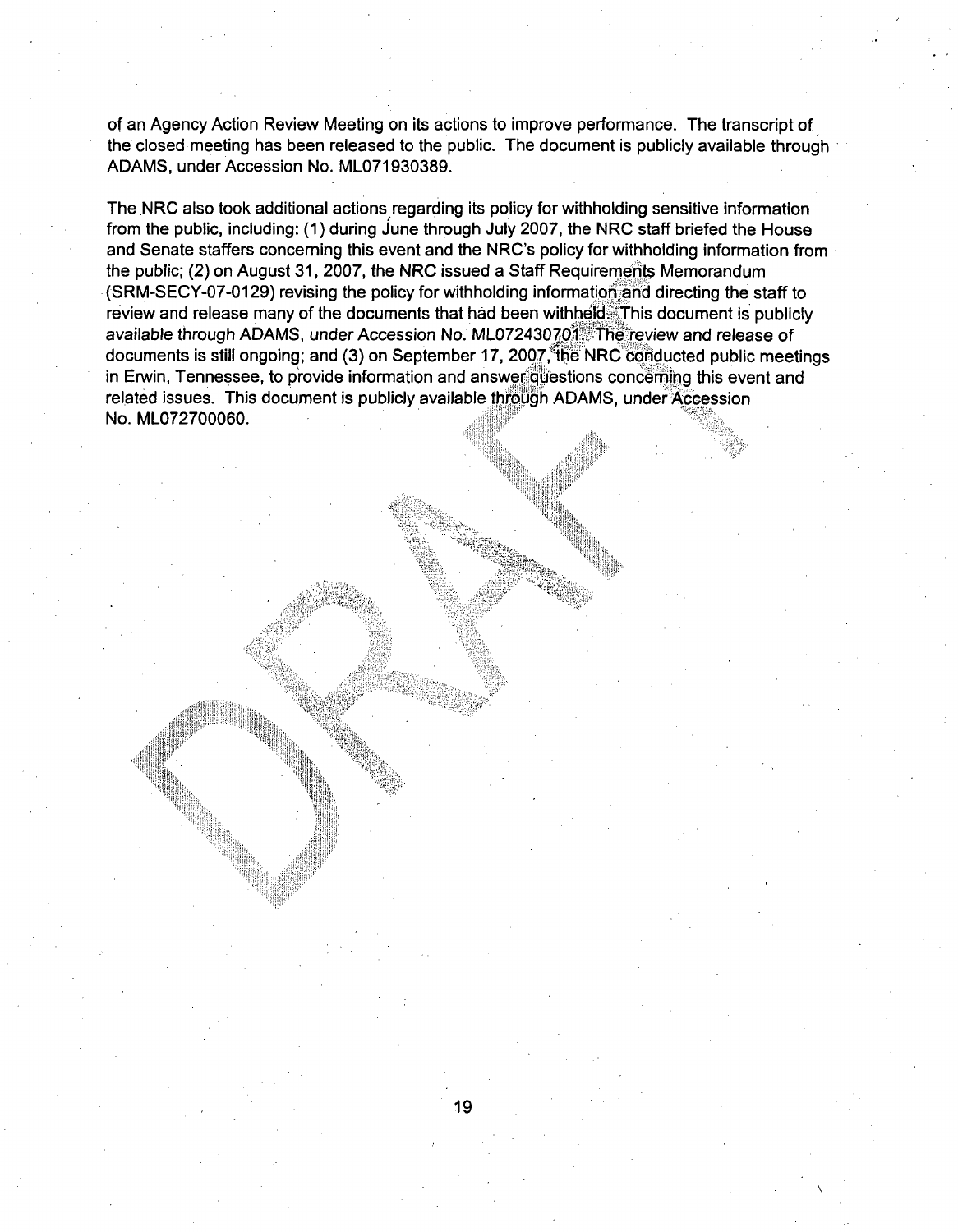Entergy also failed to fully meet the terms of the second order since the Federal Emergency Management Agency (FEMA) had not performed its acceptance review by August 24, 2007. The NRC issued a violation of the second order to Entergy on August **30,** 2007. On September 12, 2007, FEMA concluded that the new siren system was not adequate in that it did not meet several performance criteria set forth in FEMA guidance. On January 24, 2008, the NRC issued another notice of violation with a proposed civil penalty of \$650,000. On February 22, 2008,. Entergy responded to the notice of violation and paid the civil penalty. Entergy's response is publicly available through ADAMS, under Accession No. ML080560260.

FEMA has communicated to the NRC that "the old siren system still in place has been performing above the required thresholds for reliability during routine siren tests, and is acknowledged to be more than adequate in terms of audibility and coverage of the 10-mile emergency planning zone." This provides reasonable assurance that the existing system is adequate to protect the health and safety of the pub<u>lic w</u>hile issues with the new system are being resolv d. /,yr. *•Ii>.*

FEMA has not yet approved the new siren system (with the backup power capability) for use and has issues with the coverage, loudness, and reliability of the new system. These technical issues are being addressed by Entergy (through testing and the addition of more new sirens) and  $e$  sing  $U$ and will be fully reviewed by FEMA and resolved before the new system is placed in service. The licensee's failure to have the siren system in operation and approved by FEMA within the time frame directed by the order is still under further review by the NRC, but the delay has not endangered the public's health and safety.

Once the new siren system technical issues are resolved and the system is reviewed and approved for use by EEMA, the NRC will inform the appropriate Congressional representatives. State and local authorities, and the general public that the new Indian Point siren system is operational and in service. Entergy plans to have the service in place in August 2008. The NRC is monitoring their progress closely, and will take additional actions if needed to ensure that the -~&Cnew siren system ismaede operation **1.** *11Yo L"* **C44~** appropriate<br>enforcement<br>is faten

. *VV<)LA+* 'V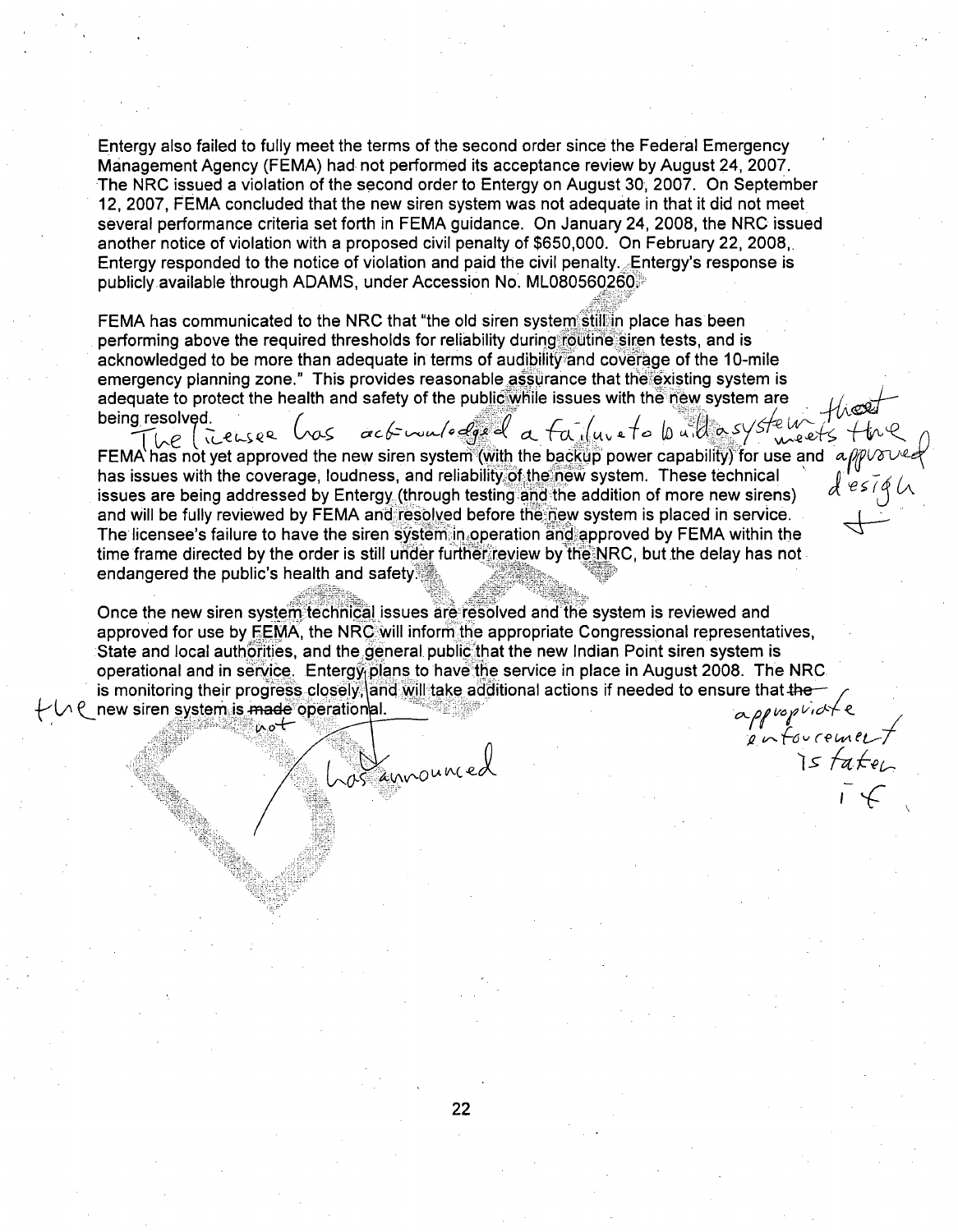On September **27,** 2007, NRC Security Advisory, SA-07-a, "Security Officer Inattentive to Duty," was issued to all U.S. commercial power reactors and many material licensees. The purpose of this advisory was to reinforce with facility managers, and other security personnel, their responsibility for protecting nuclear facilities and to address the importance of remaining attentive while on duty.

In addition to this security advisory, on December 12, 2007, the NRC issued bulletin 2007-01, "Security Officer Attentiveness," and announced this bulletin in press release number 07-167, "NRC Seeks Information on Nuclear Plant Security Policies. and Practices, Including Security Officer Inattentiveness." The purpose of this bulletin was to: **(1)** notify addressees about the NRC staffs need for information associated with licensee security program administrative and management controls as a result of security personnel inattentiveness,.especially involving complicity, and related concerns with the behavior observation program; (2) determine if further regulatory action was warranted, if the necessary inspection program needs to be enhanced, or if additional assessment of security program implementation is needed; and **(3)** obtain information on licensee administrative and managerial controls to deter and address inattentiveness and complicity among licensee security personnel including contractors and subcontractors. This bulletin also required that addressees provide a written response to the NRC in accordance with 10 CFR Section 50.54(f) or 10 **C.FR** Section 70.22(d). This bulletin is publicly available through ADAMS, under Accession No. ML073400150.

The NRC has received 100 percent of licensee responses to NRC bulletin 2007-01, "Security Officer Attentiveness." The NRC staff performed an initial review of the industry responses and has concluded that all licensees have provided answers to all questions as required by the bulletin. The NRC staff will likely request additional information from some of the licensees to obtain more details on certain responses.

### **EOI-02** Indian Point Nuclear Station: New Sirens

The NRC, issued a confirmatory order modifying the Indian Point license based on Congressional action directed **by** the Energy Policy Act of 2005. This order required that the sirens used to alert the public in the **1** 0-mile emergency planning zone around sites with a specified high population density (for which the Indian Point nuclear station, located 24 miles north of New, York City on the Hudson"River, was the only affected site) be provided with backup power. Entergy (the Indian Point licensee) decided to install a new siren system rather than retrofit the existing sirens.

The backup power supply was to be operable by January 30, 2007. However, Entergy requested, and the NRC<sup>®</sup>granted, a relaxation of the order until April 15, 2007. On April 13, 2007, the NRC received an additional extension request from Entergy; however, the NRC .denied the request because Entergy did not demonstrate good cause.

The NRC issued a violation of the siren order on April 23, 2007, and imposed a significant civil penalty of \$130,000 for failing to have the new siren system fully operable in the time frames directed. by the order and the allowed extension. On May 23, 2007, Entergy acknowledged the violation, paid the civil penalty, and committed to having the siren system fully operable by August 24, 2007. The NRC issued a second order on July 30, 2007, requiring Entergy to meet the August 24, 2007 commitment.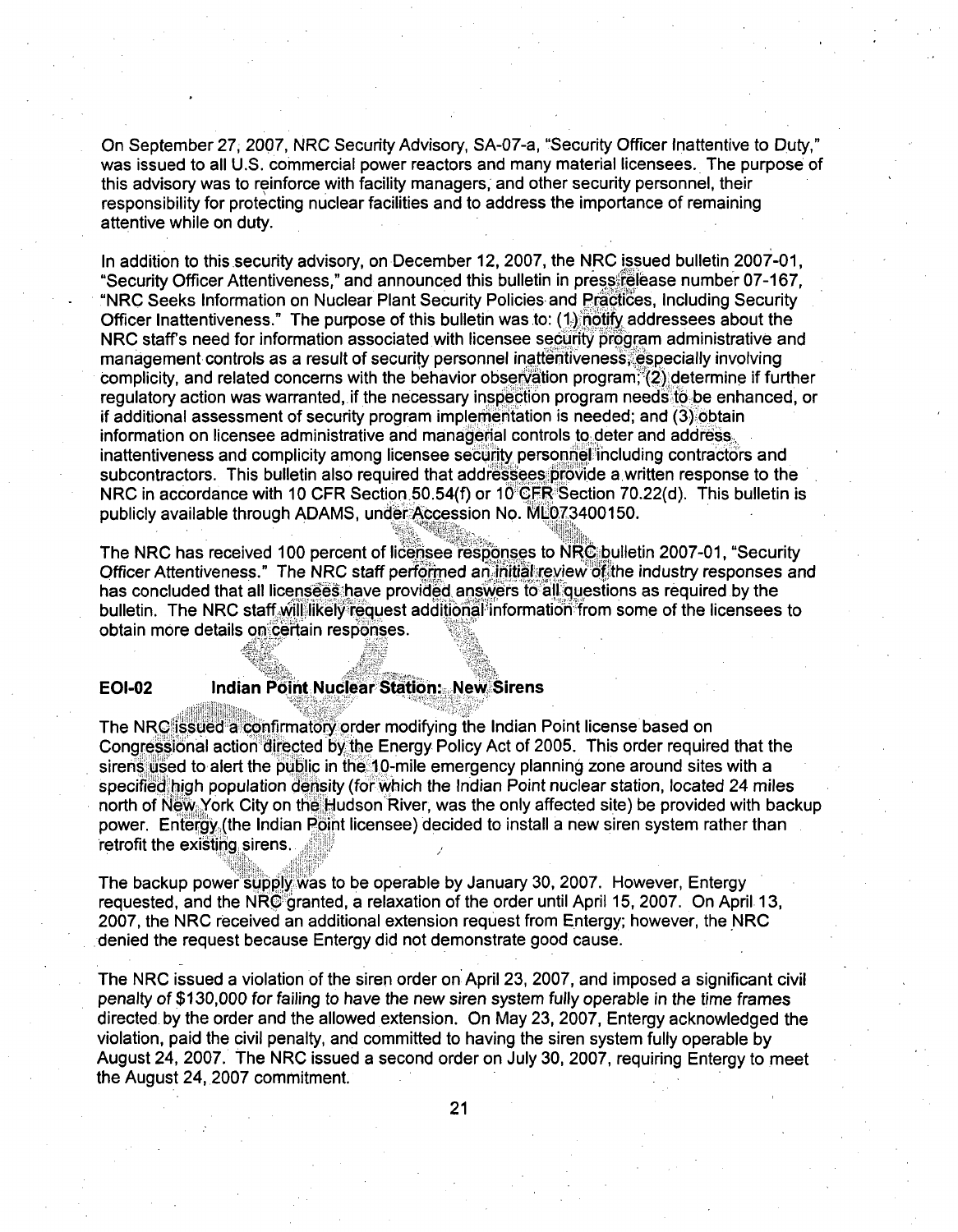# RESPONSE SHEET

FROM: COMMISSIONER LYONS

SUBJECT: SECY-08-0028 - REPORT TO CONGRESS ON ABNORMAL OCCURRENCES: FISCAL YEAR 2007

| Approved <u>XX</u> | <b>Disapproved</b> | <b>Abstain</b> |  |
|--------------------|--------------------|----------------|--|
|                    |                    |                |  |

Not Participating

**COMMENTS:** 

Below Attached None XX

**SIGNATU** 

03/ 109 DATE

Entered on "STARS" Yes  $X$ <sub>\_\_\_</sub> No \_\_\_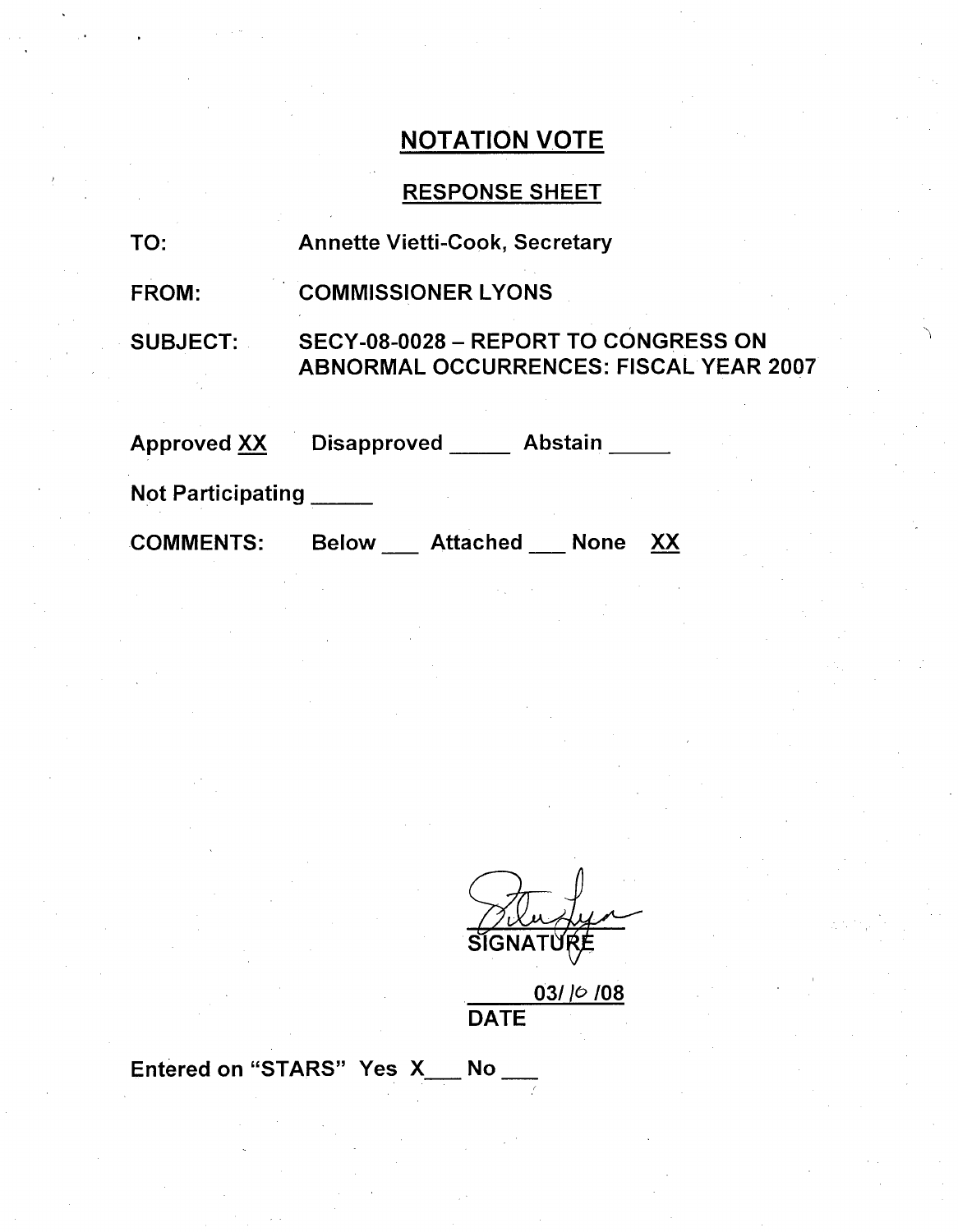## RESPONSE SHEET

| TO: | <b>Annette Vietti-Cook, Secretary</b> |
|-----|---------------------------------------|
|     |                                       |

FROM: COMMISSIONER SVINICKI

SUBJECT: SECY-08-0028 - REPORT TO CONGRESS ON ABNORMAL OCCURRENCES: FISCAL YEAR 2007

Approved \_\_<sub>xx</sub>\_\_ Disapproved \_\_\_\_\_\_ Abstain

Not Participating

COMMENTS: Below \_\_\_\_ Attached <u>xx\_</u> None

**SIGNATURE** 

**DATE'**

Entered on "STARS" Yes **Vo**